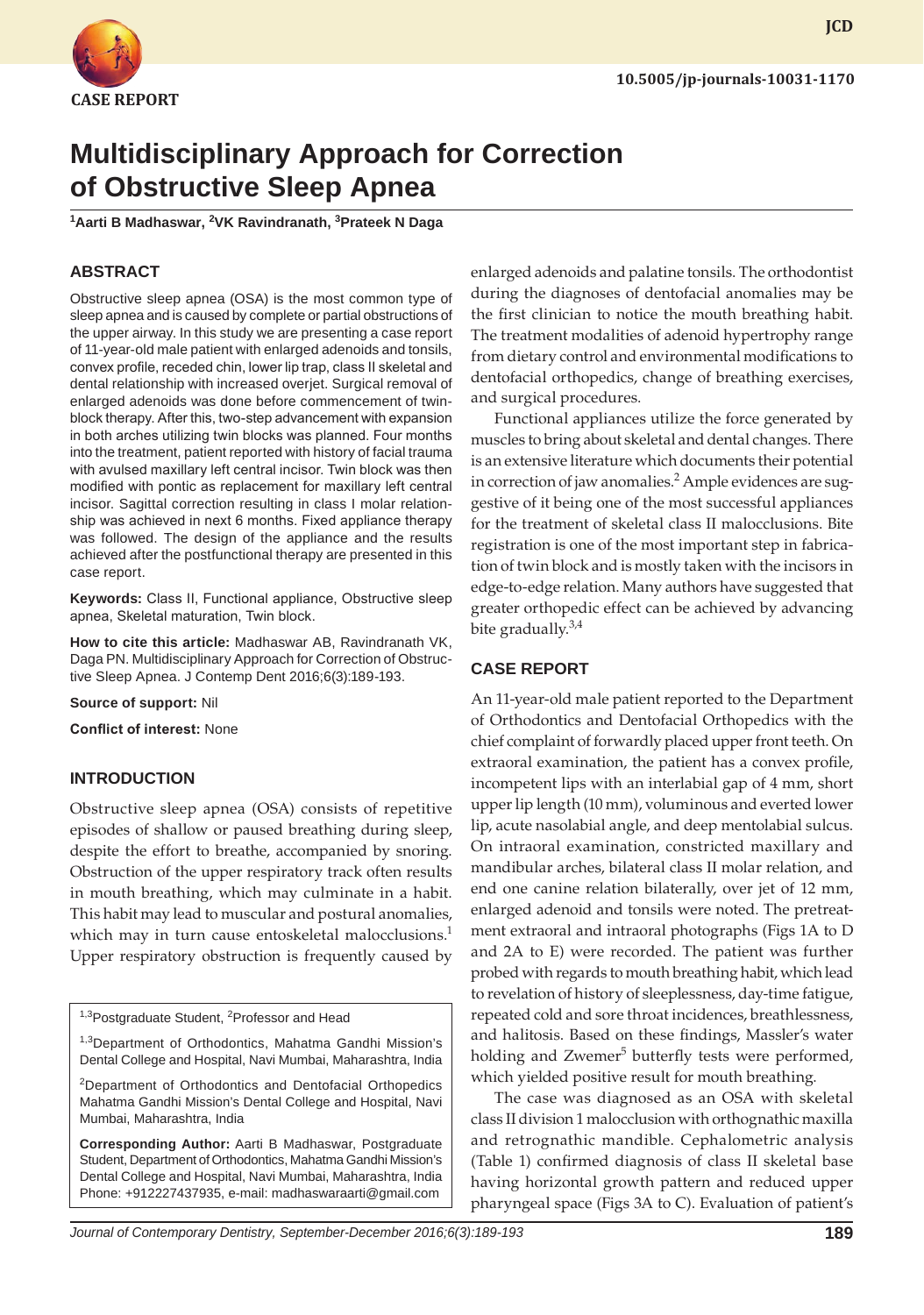

**Figs 1A to D:** Pretreatment extraoral photographs



**Figs 2A to E:** Pretreatment intraoral photographs

|  |  |  | Table 1: Cephalometric analysis |
|--|--|--|---------------------------------|
|--|--|--|---------------------------------|

|                   |              | After adenoid   | Post            |
|-------------------|--------------|-----------------|-----------------|
| Parameters        | Pretreatment | removal         | functional      |
| <b>SNA</b>        | $77^\circ$   | $77^\circ$      | $77^\circ$      |
| <b>SNB</b>        | $70^{\circ}$ | $70^{\circ}$    | $75^\circ$      |
| <b>ANB</b>        | $7^\circ$    | $7^\circ$       | $2^{\circ}$     |
| SN to GO-GN       | $27^\circ$   | $28^\circ$      | $27^\circ$      |
| <b>IMPA</b>       | $90^{\circ}$ | $90^{\circ}$    | $95^\circ$      |
| Wits appraisal    | $+5$ mm      | $+5$ mm         | $+1$ mm         |
| Pharyngeal airway |              |                 |                 |
| Upper             | 3 mm         | $15 \text{ mm}$ | $16 \text{ mm}$ |
| Lower             | 8 mm         | $10 \text{ mm}$ | $10 \text{ mm}$ |

cervical radiograph indicated that he was at the peak of pubertal growth spurt with a considerable amount of growth remaining. In addition to this, patient showed positive visual treatment objective.

# **Treatment Objective**

• Surgical removal of enlarged tonsils and adenoid for correction of OSA.



**Figs 3A to C:** (A) Pretreatment; (B) after adenoid removal; and (C) postfunctional

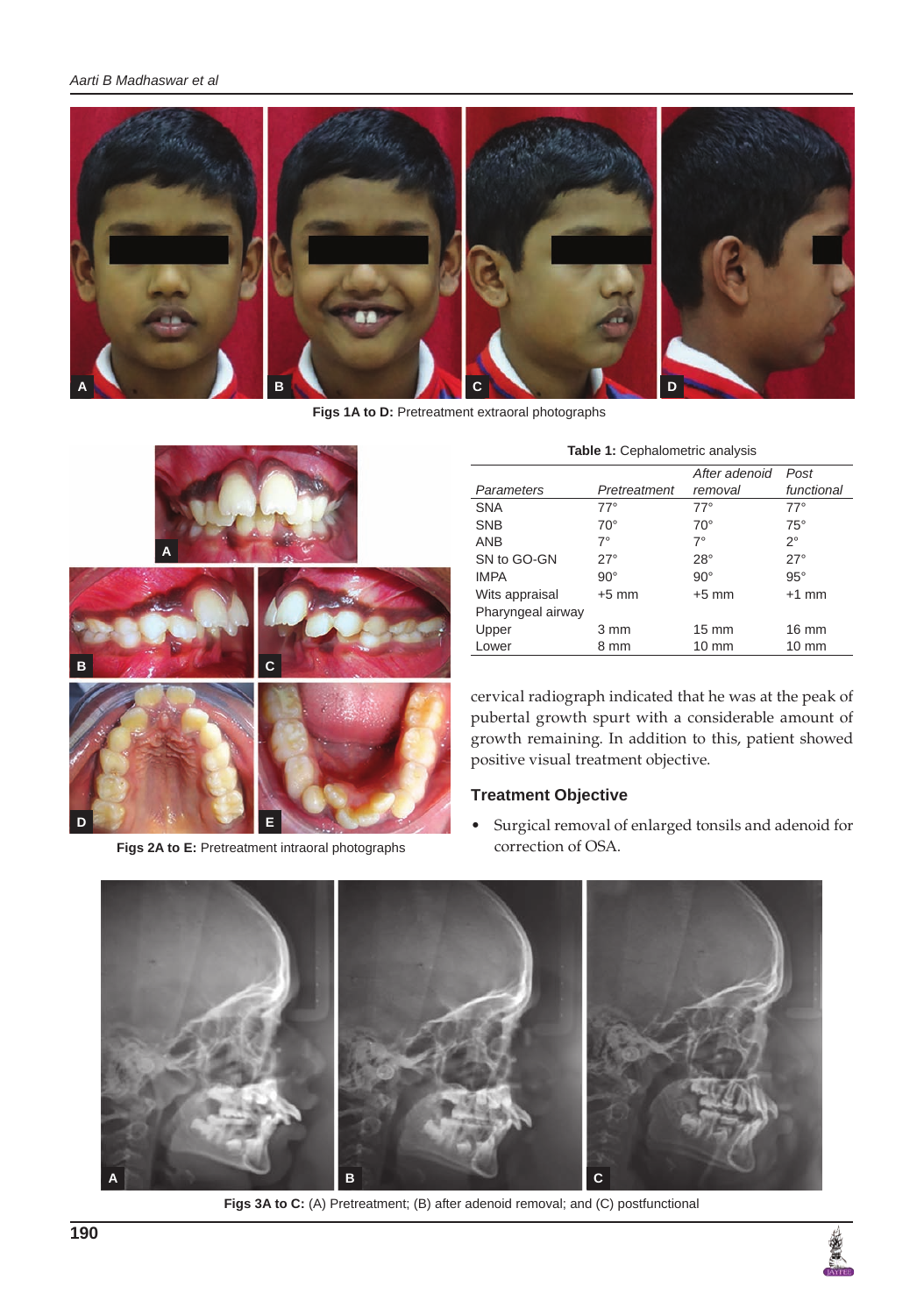**JCD**

- Skeletal correction of class II malocclusion using functional appliance (twin block by two-step advancement)
- Correction of Angle's class II malocclusion
- Achievement of normal over jet and overbite.

# **Treatment Plan**

The treatment plan was surgical removal of enlarged tonsils and adenoid in conjunction with ENT surgeons. This was followed by two phases of orthopedic and orthodontic treatment. First phase involved correction of sagittal dysplasia using functional appliance therapy. The appliance utilized was twin blocks with expansion screws incorporated. The correction was carried out in two steps: First 6 mm advancement and a 5 mm advancement in the next step. Two-step advancement using twin block with expansion screws in both upper and lower arches was planned. The second phase of treatment consisted of fixed appliance therapy.

# **Treatment Progress**

The case was studied and evaluated for enlarged tonsils and adenoid. The patient was referred to the Department of ENT, Mahatma Gandhi Mission's Dental College and Hospital, for their expert opinion. In conjunction with the ENT surgeons, decision was taken for surgical removal of adenoids. Patient underwent the surgery with an uneventful recovery. This was followed by the functional appliance phase. Construction bite was taken with 5 mm horizontal advancement and 4 mm vertical opening. Twin blocked was fabricated with expansion screw in both upper and lower arches. The twin block was delivered with the necessary patient instructions and follow-up was carried out regularly. Activation of expansion screw was done with two quarter turn a week for 4 weeks. Pterygoid response was noted at 3 months of appliance delivery after 4 months. Patient reported to department with history of facial trauma with avulsed maxillary left central incisor (Fig. 4). Horizontal advancement was carried out by adding acrylic to same appliance. Trimming of appliance was started after 3 months of second step advancement. Trimming was done in occlusogingivally direction at an interval of 3 weeks.

Sagittal correction of class I molar relationship was achieved after 6 months of second step advancement.

After this, phase II was started with fixed appliance (Figs 5A to E) therapy for correction of lower anterior crowding.

# **DISCUSSION**

Excessive adenoidal growth can have severely damaging effects like abnormal facial growth together with abnormal breathing patterns, congestion, mouth breathing, sleep apnea, rhinosinusitis, swallowing problem, reduced ability to taste, smell, and problems with speech. Thus, it is important for the orthodontist to know the growth pattern of the posterior, and mouth breathing habit is the second most prevalent habit in the age group of 11 to 13 years according to the study conducted by Bhayya and Shyagali $^6$  with the incidence rate of 17%.

Myofunctional appliances are the choice of treatment where class II skeletal pattern is due to retrognathic mandible. These appliances reposition the tongue and mandible to a new position leading to changes in airway dimensions. Several studies<sup>7,8</sup> have reported that modifications of myofunctional appliances are effective in treatment of OSA by improving the airway.

Clark's twin block is a functional appliance based on the concept of occlusal inclined plane. The appliance





**Fig. 4:** Avulsed maxillary left central incisor **Figs 5A to E:** Modified twin block with pontic

*Journal of Contemporary Dentistry, September-December 2016;6(3):189-193* **191**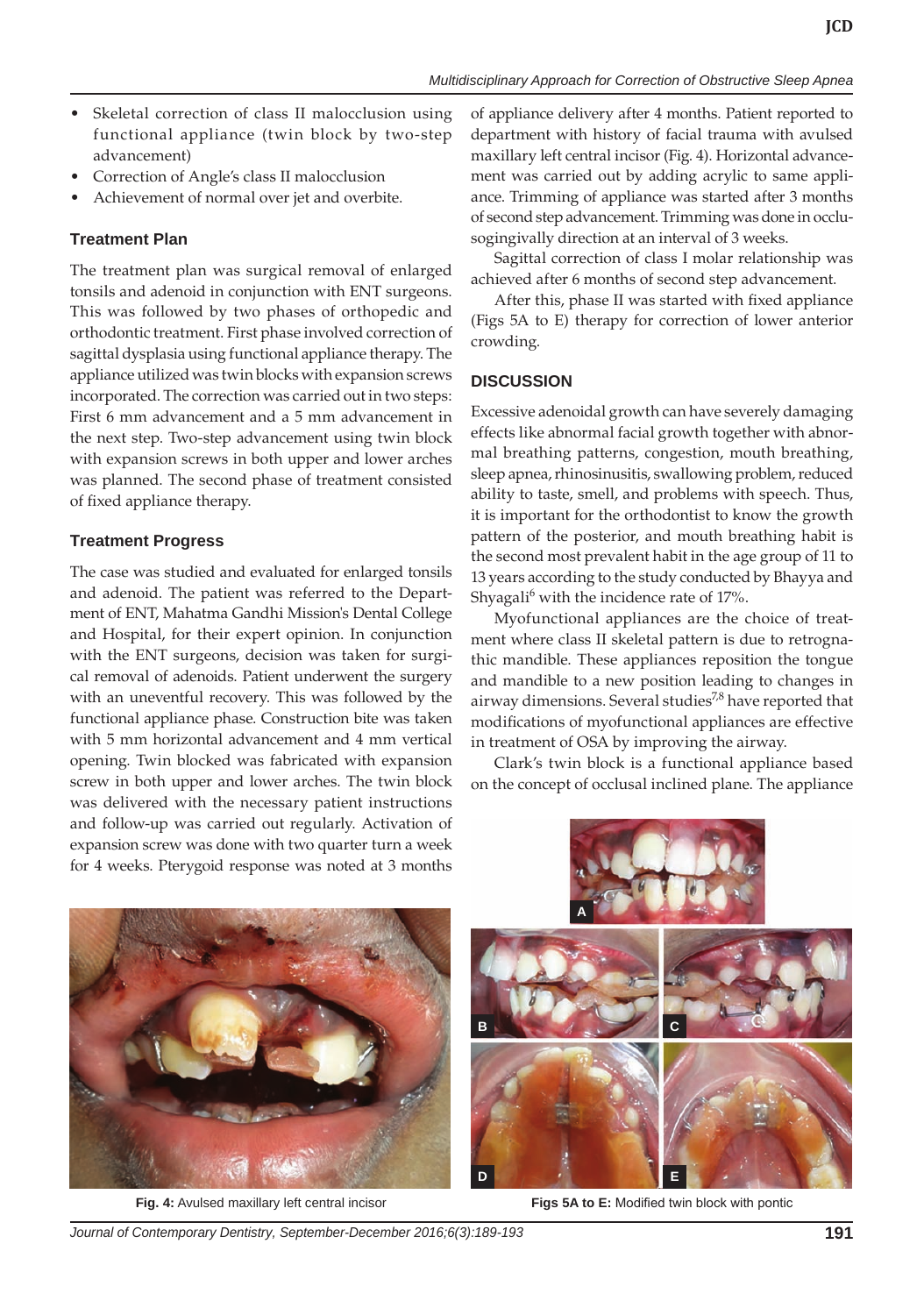#### *Aarti B Madhaswar et al*

brings the mandible in a forward position and retains it in this position till the desired result is obtained.<sup>9,10</sup> It allows masticatory function. Patient can wear appliance full time with little discomfort. Other advantages include esthetic, easy to repair, and robust. It is suitable for mixed dentition as well as deciduous dentition.<sup>11</sup> There were several studies where they have documented the ability of twin block to produce significant skeletal as well as dentoalveolar changes, which in combination correct class II malocclusion.<sup>12,13</sup>

In this case, reduction in the pharyngeal space was observed because of the enlarged adenoids in the pretreatment phase. However, after surgical removal of enlarged adenoids and mandibular advancement with the help of twin block therapy, considerable amount of improvement was appreciated as the pharyngeal space significantly increased from 3 to 15 mm. The significant improvement was noted in profile as the Sella Nasion Point A (SNA) remained unchanged and Point A Nasion Point B (ANB) reduced up to 4° (Figs 6A and B), achieving competency of the lips (Fig. 7).

### **CONCLUSION**

Surgical removal of adenoids along with the use of twin blocks for correction of skeletal class II dysplasia not only



**Figs 6A and B:** Patient with fixed appliance